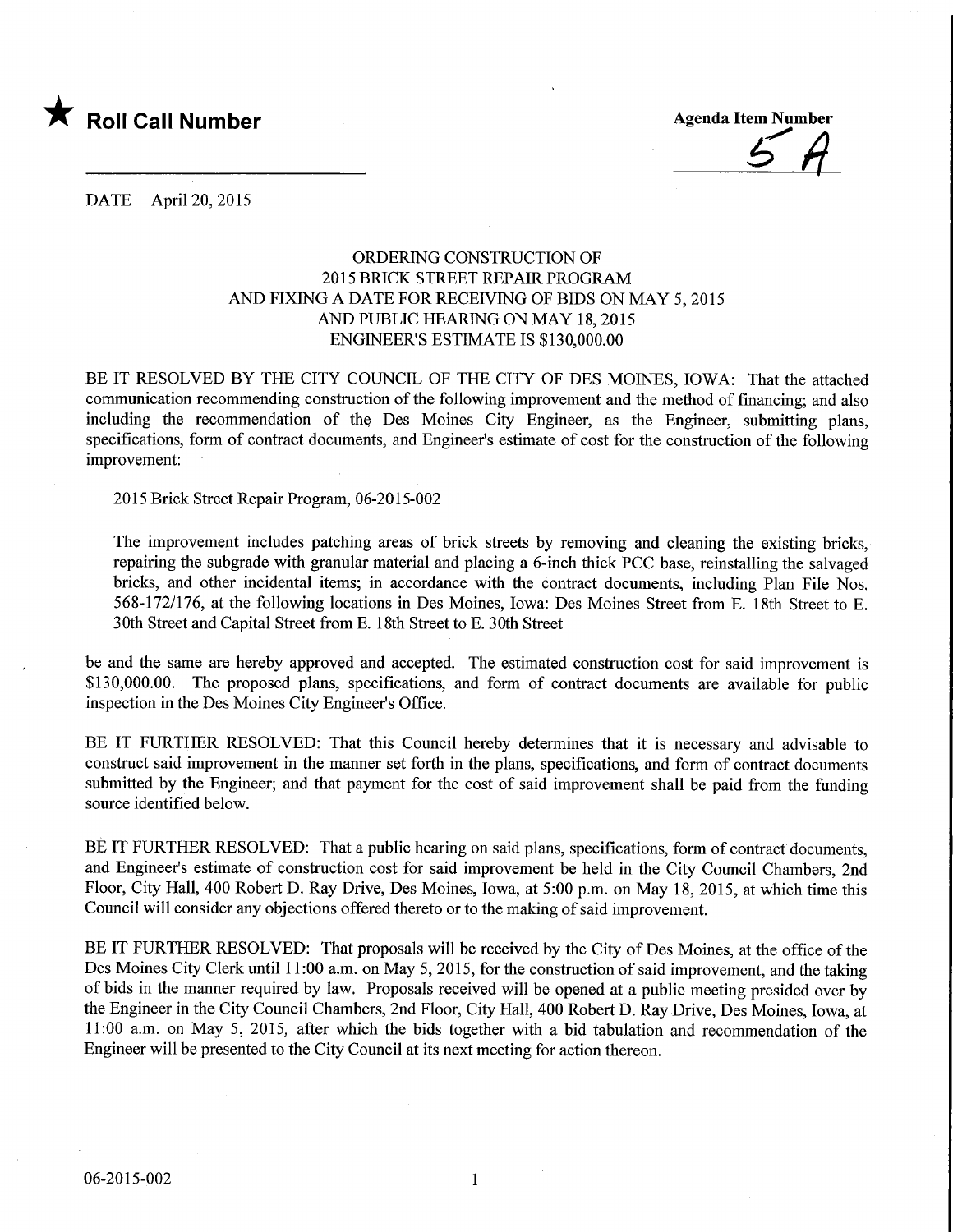

**Agenda Item Number** 

DATE April 20, 2015

BE IT FURTHER RESOLVED: That an appropriate Notice to Bidders and Notice of Public Hearing for said improvement be published in the Des Moines Register as provided and directed by Chapter 26 and/or 314, Code of Iowa.

(City Council Communication Number  $\| 5 - 19 \lambda \}$  attached.)

Moved by to adopt.

FORM APPROVED: FUNDS AVAILABLE

 $2\pi$ 

Kathleen Vanderpool Deputy City Attorney

Daniel E. Ritter Des Moines Finance Director

Funding Source: 2015-2016 CIP, Page Street - 26, PCC Pavement Replacement Program, ST065, G. O. Bonds

COUNCIL ACTION **COWNIE COLEMAN GATTO GRAY HENSLEY** MAHAFFEY MOORE TOTAL YEAS | NAYS | PASS | ABSENT MOTION CARRIED APPROVED

I, Diane Rauh, City Clerk of said City Council, hereby certify that at a meeting of the City Council, held on the above date, among other proceedings the above was adopted.

IN WITNESS WHEREOF, I have hereunto set my hand and affixed my seal the day and year first above written.

Mayor